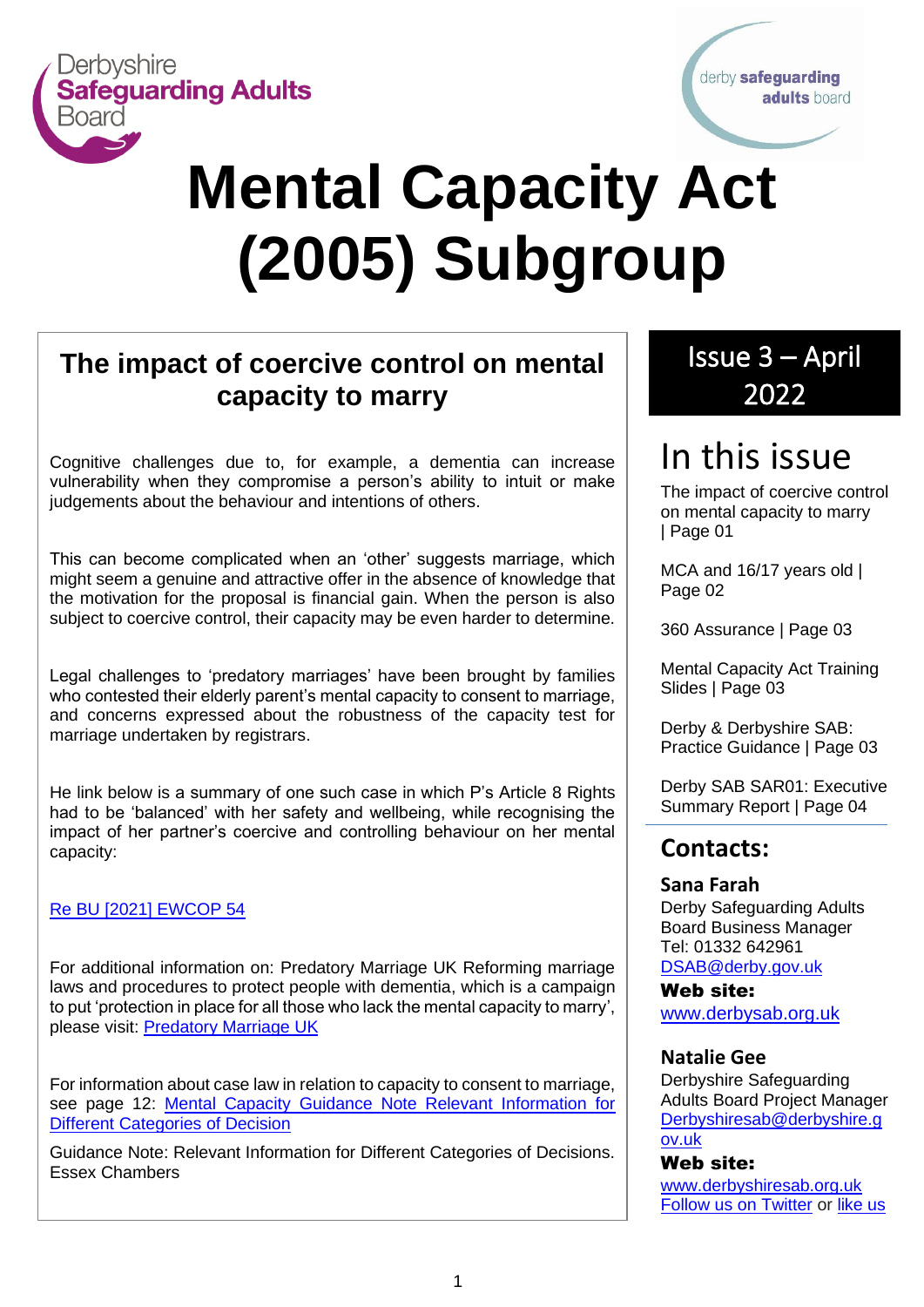# **Mental Capacity Act and 16-17-year-old**

The Mental Capacity Act, (2005), applies to all people over the age of 16 years who may lack the capacity to make all or some decisions for themselves.

**Capacity at 16 years** The moment that a young person wakes up on the morning of their 16th birthday, they are presumed to have the capacity to make their own decisions under the MCA







However, there are parts of the MCA that do not apply to 16-17 years. These are:

- Only people aged 18 and over can make a Lasting Power of Attorney, (LPA); lasting power of [attorney -](https://www.gov.uk/use-lasting-power-of-attorney) GOV.UK
- Only people aged 18 and over can make an advanced decision to refuse medical treatment

Making a will and advanced decisions

Practice.

- The law generally does not allow people under 18 to make a will and the MCA confirms that the Court of Protection has no power to make a statutory will on behalf of anyone under 18
- Only people aged 18 and over can make an advanced decision to refuse medical treatment

Where the MCA Applies to Children under the age of 16

In most situations, the care and welfare of children under 16 will continue to be dealt with under the Children Act 1989.

There are, however, two parts of the MCA that apply to children under 16:

- 1. The Court of Protection can make decisions about a child's property or finances, (of can appoint a deputy to make these decisions),
- 2. if the child lacks capacity to make to make such decisions and is likely to still lack still lack capacity to make financial decisions when they reach the age of 18.

Mental Capacity Act 2005 - Derby City **Council** Mental Capacity Act: - GOV.UK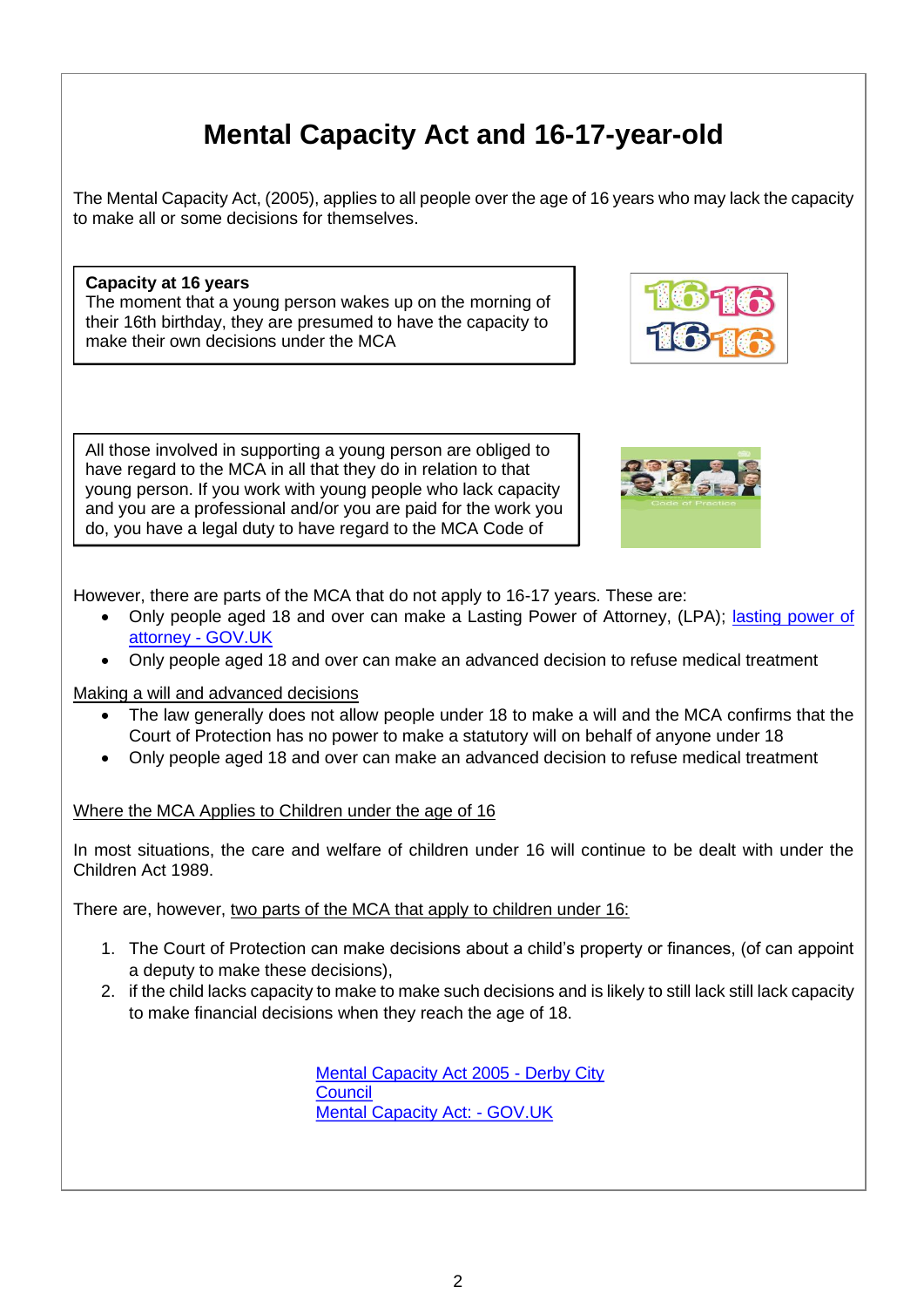# **360 Assurance**

360 Assurance provides an internal audit and independent assurance to NHS organisations across the East Midlands and South Yorkshire.

In 2021-22, 360 Assurance are undertaking a specific project to support their clients' preparation for implementing the Liberty Protection Safeguards (LPS).

For additional information and resources, please visit: [360 Assurance.](https://www.360assurance.co.uk/services/clinical-quality/lps/)

# **Mental Capacity Act (MCA) 2005 Training Slides**

Derby and Derbyshire Safeguarding Adults Boards Mental Capacity Act Subgroup undertook some work across partner agencies to identify what the barriers and obstacles are for practitioners in applying the Mental Capacity Act in practice.

Following analysis of the feedback, it was identified that one of the biggest barriers for practitioners is the language used in the legislation and in training, which made it harder for people to understand their role and responsibilities in relation to the Mental Capacity Act. As a result the Subgroup developed some [PowerPoint slides,](https://www.derbysab.org.uk/media/derby-sab/content-assets/documents/mca-2005-training-slides.pdf) using plain English, to help support understanding and learning about the Mental Capacity Act. These have been previously circulated, but we thought it would be helpful for them to be shared again.

These slides have been produced for partners across Derby City and Derbyshire to use and to embed as part of their internal MCA Training. Ideally the content of the slides could be used directly within your current training materials, or you may wish to provide it as an additional resource.

While use of the slides is not mandatory, we would hope that all partners take note of the use of plain English and the simplified messages in these slides, and that the content is recognised as being useful in breaking down some of the barriers to competent and confident application of the Mental Capacity Act, that our colleagues have shared with us previously.

### **Derby and Derbyshire Safeguarding Adults Boards Practice Guidance**

On 13<sup>th</sup> Januarv 2022, the [Derby and Derbyshire SABs Practice Guidance](https://www.derbyshiresab.org.uk/site-elements/documents/pdf/derbyshire-and-derby-safeguarding-adults-boards-practice-guidance.pdf) document was updated with the following additional sections:

- Update on Counter terrorism to include self-initiated terrorism page 23
- Update on Modern Slavery National Referral Mechanism with new contact details 'Hope for Justice' - page 44
- Chronologies has been added as part of the Minimum Standards for Recording section page 101
- Office of the Public Guardian section has been added page 108
- Transition and the Mental Capacity Act 2005 'Supporting decision making as a child enters adulthood' section has been added - page 126